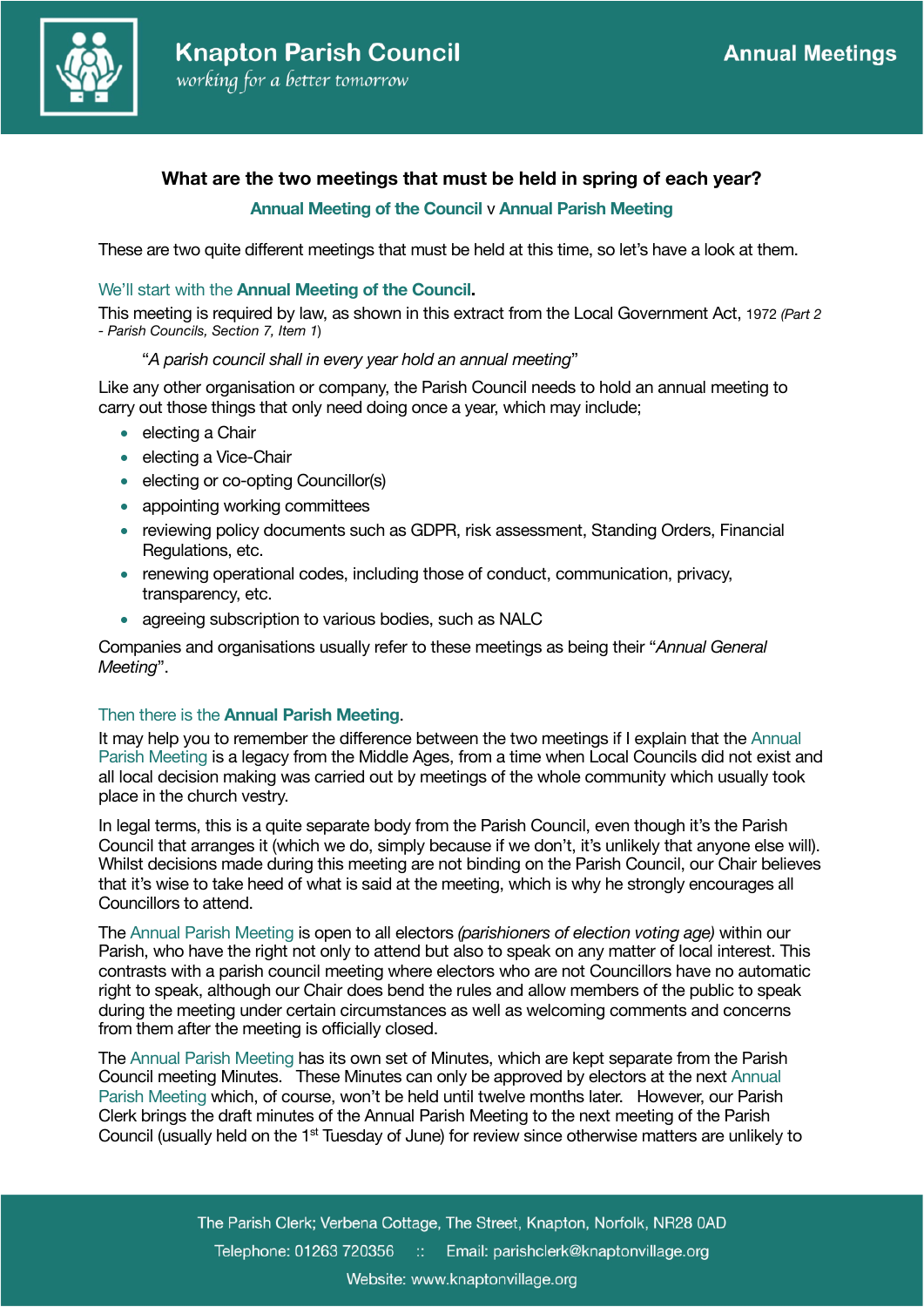get progressed. But it is important that the Parish Council does not actually approve these minutes, as they do not belong to the Council.

#### What are the timetables for these two Meetings?

- The Parish Council must hold its Annual Meeting on any day in May.
- The Annual Parish Meeting must be held each year between March 1st and June 1st.

### Who chairs the Annual Parish Meeting?

Our parish has a parish council, so the Chair of the council must, if s/he is present, take the chair. If the Chair is not present, the Vice-chair of the Council must preside. If the Vice-Chairman is not present, then the Meeting must elect a Chair, for this meeting only, from amongst the local electors present.

#### Who can vote at the Annual Parish Meeting?

Only electors have a vote at the Annual Parish Meeting. Interested members of the public from outside the parish do not.

#### Can we merge the two meetings and hold them together?

In a word - NO!

As explained above, in legal terms the two meetings are quite separate and are accountable to two separate bodies;

- the Annual Parish Meeting is accountable to the electors as a whole
- the Annual Meeting of the Council is accountable to the Parish Council

We choose to hold both meetings on the same evening for convenience, but we make sure that there is a clear distinction between the two. Each meeting is formally opened and closed by the Chair so that everyone present knows which meeting is taking place at any given time.

We deliberately hold the Annual Parish Meeting first, so that any electors present who are not Councillors and who do not wish to attend the Annual Meeting of the Council can, if they wish, leave when it is finished.

We also make it clear to any non-councillors that they can take part in the Annual Parish Meeting and are welcome to attend the Annual Meeting of the Council, though they may not speak until after the Chair has closed the meeting.

If you'd like to know more, you can;

- google both names
- you can use our website's Contact Form to ask for more information
- you can contact our Parish Clerk

#### And lastly, what makes a good Annual Parish Meeting?

Lots of councils complain that they find it difficult, if not impossible, to get a good turnout at the Annual Parish Meeting, even though they are held with the best intention of being in the best interest of every resident in the parish. And we're no different.

There are no easy solutions to this problem and it is sometimes tempting to feel that people will only turn out if a good local row is brewing.

However, here are some things that might help;

- create an invitation and distribute it door-to-door, to each household in the parish
- invite representatives of every organisation or group in the parish to give a short talk
- include a period for informal socialising and serve simple refreshments

The Parish Clerk; Verbena Cottage, The Street, Knapton, Norfolk, NR28 0AD Telephone: 01263 720356 :: Email: parishclerk@knaptonvillage.org Website: www.knaptonvillage.org